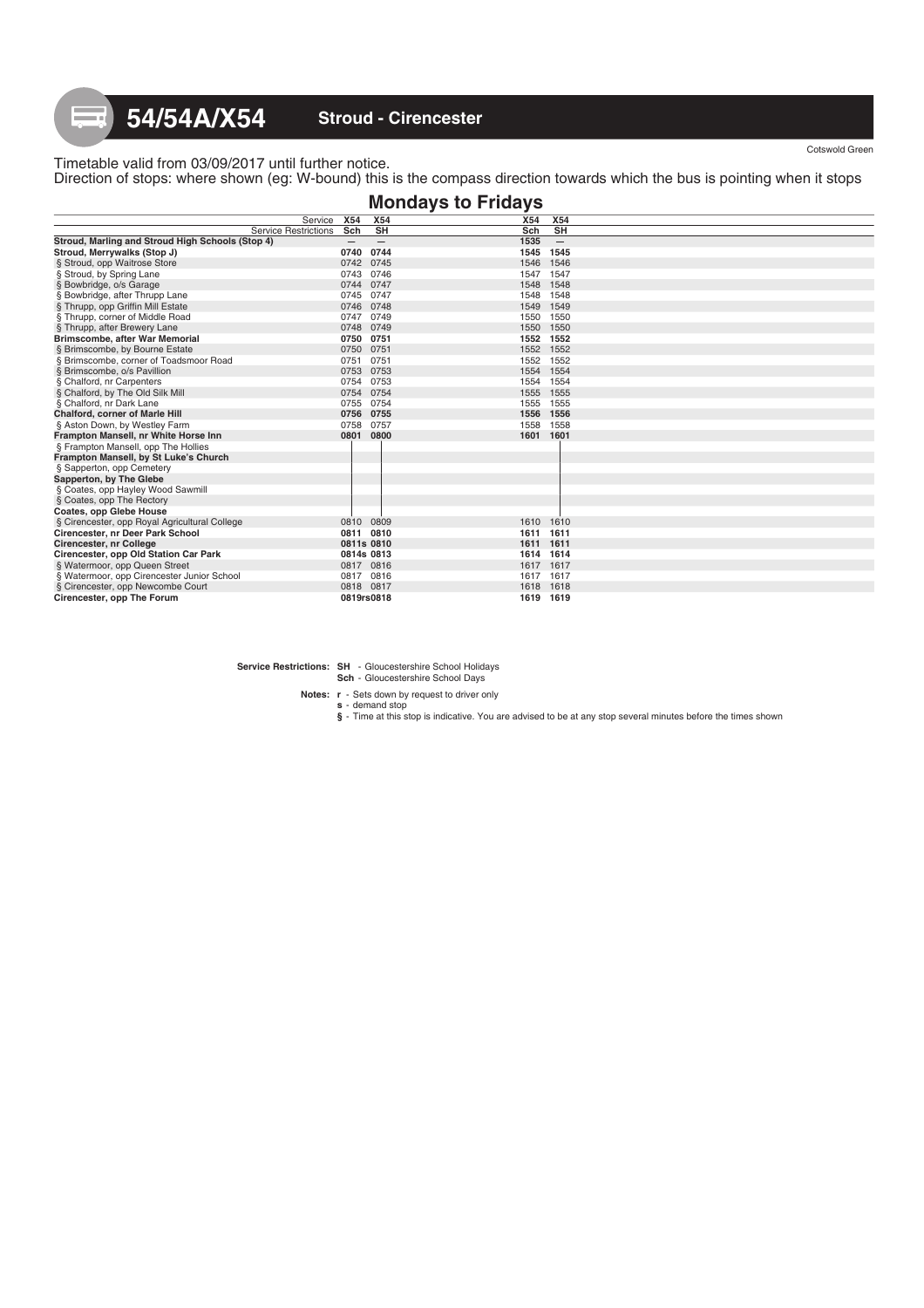Timetable valid from 03/09/2017 until further notice. Direction of stops: where shown (eg: W-bound) this is the compass direction towards which the bus is pointing when it stops

# **Mondays to Fridays**

|                                                   | Service                     | <b>X54</b> | X54       | 54A             |  |
|---------------------------------------------------|-----------------------------|------------|-----------|-----------------|--|
|                                                   | <b>Service Restrictions</b> | Sch        | Sch       | <b>SH</b>       |  |
| Cirencester, opp The Forum                        |                             | 0745       | 1540      | 1546            |  |
| § Cirencester, opp Phoenix Way                    |                             | 0747       | 1543      | 1548            |  |
| § Cirencester, o/s Waitrose Store                 |                             | 0748       | 1544      | 1549            |  |
| § Cirencester, o/s Hospital                       |                             | 0749       | 1545      | 1550            |  |
| Cirencester, in Deer Park School Grounds          |                             |            | 1550      |                 |  |
| Cirencester, by Deer Park School                  |                             | 0752       | 1552      | 1553            |  |
| § Cirencester, nr Royal Agricultural College      |                             | 0752       | 1552      | 1553            |  |
| § Coates, opp Quakers Row                         |                             |            |           | 1557            |  |
| <b>Coates, opp Memorial</b>                       |                             |            |           | 1558            |  |
| § Coates, by The Rectory                          |                             |            |           | 1558            |  |
| § Coates, nr Hayley Wood Sawmill                  |                             |            |           | 1601            |  |
| Sapperton, opp The Glebe                          |                             |            |           | 1605            |  |
| § Sapperton, o/s Cemetery                         |                             |            |           | 1605            |  |
| Frampton Mansell, opp St Luke's Church            |                             |            |           | 1610            |  |
| § Frampton Mansell, nr The Hollies                |                             |            |           | 1610            |  |
| Frampton Mansell, by White Horse Inn              |                             | 0802       | 1602      | 1612            |  |
| § Aston Down, nr Westley Farm                     |                             | 0804       | 1604      | 1614            |  |
| <b>Chalford, corner of Marle Hill</b>             |                             | 0806       | 1606      | 1616            |  |
| § Chalford, opp Dark Lane                         |                             | 0806       | 1606      | 1616            |  |
| § Chalford, opp The Old Silk Mill                 |                             | 0806       | 1606      | 1616            |  |
| § Chalford, opp Carpenters                        |                             | 0807       | 1607 1617 |                 |  |
| § Brimscombe, opp Pavillion                       |                             | 0808       | 1608 1618 |                 |  |
| § Brimscombe, opp Toadsmoor Road                  |                             | 0808       | 1608 1618 |                 |  |
| § Brimscombe, nr Bourne Estate                    |                             | 0809       | 1609 1619 |                 |  |
| Brimscombe, opp War Memorial                      |                             | 0810       | 1610 1620 |                 |  |
| § Thrupp, before Brewery Lane                     |                             | 0811       | 1611 1621 |                 |  |
| § Thrupp, o/s Kingfisher Business Park            |                             | 0811       | 1612 1621 |                 |  |
| § Thrupp, adj Griffin Mill Estate                 |                             | 0813       | 1613 1623 |                 |  |
| § Bowbridge, opp Thrupp Lane                      |                             | 0814       | 1614 1624 |                 |  |
| § Bowbridge, o/s Bowbridge Arms                   |                             | 0814       | 1615 1624 |                 |  |
| § Stroud, opp Spring Lane                         |                             | 0815       | 1616 1625 |                 |  |
| § Stroud, o/s Waitrose Store                      |                             |            |           | 1625            |  |
| <b>Stroud, in Russell Street</b>                  |                             |            |           | 1627            |  |
| Stroud, Merrywalks (Stop K)                       |                             | 0819rs     | 1620      | 1630            |  |
| § Stroud, o/s Homebase                            |                             | 0823       |           | $\qquad \qquad$ |  |
| Stroud, Stroud High and Marling Schools (Stop 13) |                             | 0825       |           | -               |  |

**Service Restrictions: SH** - Gloucestershire School Holidays

**Sch** - Gloucestershire School Days

Notes: CP - Concessionary Passes are valid on this trip<br>
r - Sets down by request to driver only<br>
s - demand stop<br>
s - Time at this stop is indicative. You are advised to be at any stop several minutes before the times sho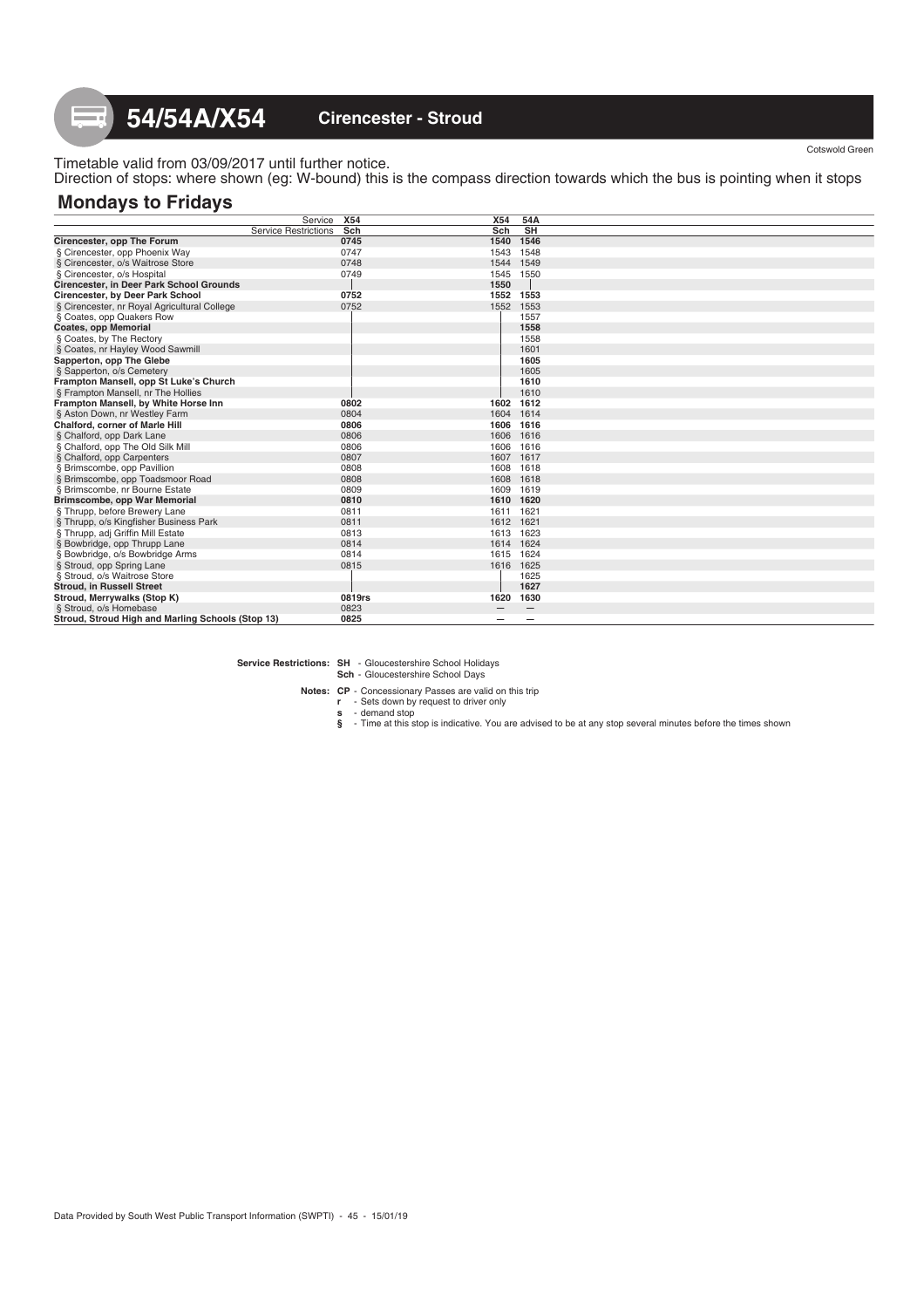For times of the next departures from a particular stop you can use **traveline-txt** - by sending the SMS code to **84268**. Add the service number after the code if you just want a specific service - eg: **buctdgtd 60**. The return message from **traveline-txt** will show the next three departures, and it currently costs 25p plus any message sending charge. Departure times will be real-time predictions where available, or scheduled departure times if not.

You can also get the same information by using the SMS code at www.nextbuses.mobi (only normal browsing charges apply) or through several iPhone or Android apps that offer access to **NextBuses**.

### **NOTE: SMS codes are different in each direction. Make sure you choose the right direction from these lists.**

| <b>SMS Code</b> | <b>Stop Name</b>                                 | <b>Street</b>          | ATCO Code    |
|-----------------|--------------------------------------------------|------------------------|--------------|
| glogpgdp        | Stroud, Marling and Stroud High Schools (Stop 4) | <b>Cainscross Road</b> | 1600GLA06118 |
| glogpdgj        | Stroud, Merrywalks (Stop J)                      | Merrywalks             | 1600GLA90863 |
| glodgjwm        | Stroud, opp Waitrose Store                       | London Road            | 1600GLS166   |
| glodgmtd        | Stroud, by Spring Lane                           | London Road            | 1600GLS525   |
| glodgtmd        | Bowbridge, o/s Garage                            | London Road            | 1600GLS527   |
| glodgwgd        | Bowbridge, after Thrupp Lane                     | London Road A419       | 1600GLS593   |
| glodgwjg        | Thrupp, opp Griffin Mill Estate                  | London Road A419       | 1600GLS595   |
| glodjadp        | Thrupp, corner of Middle Road                    | London Road A419       | 1600GLS597   |
| qlodjdgw        | Thrupp, after Brewery Lane                       | London Road A419       | 1600GLS599   |
| glodjgwa        | Brimscombe, after War Memorial                   | London Road A419       | 1600GL679    |
| glodjmgd        | Brimscombe, by Bourne Estate                     | London Road A419       | 1600GLS601   |
| glodjpap        | Brimscombe, corner of Toadsmoor Road             | London Road A419       | 1600GLS603   |
| glodjpwd        | Brimscombe, o/s Pavillion                        | London Road A419       | 1600GLS785   |
| glodmadg        | Chalford, nr Carpenters                          | London Road A419       | 1600GLS787   |
| qlodmatw        | Chalford, by The Old Silk Mill                   | London Road A419       | 1600GLS789   |
| glodmgdm        | Chalford, nr Dark Lane                           | London Road A419       | 1600GLS791   |
| glodmjag        | Chalford, corner of Marle Hill                   | <b>High Street</b>     | 1600GL969    |
| glodmtmj        | Aston Down, by Westley Farm                      | Cowcombe Hill          | 1600GLC251   |
| glodpdjt        | Frampton Mansell, nr White Horse Inn             | Frampton Mansell Lane  | 1600GLC255   |
| glodpdag        | Frampton Mansell, opp The Hollies                | Main Street            | 1600GLC253   |
| glodpdpg        | Frampton Mansell, by St Luke's Church            | <b>Main Street</b>     | 1600GL2079   |
| glodtajg        | Sapperton, opp Cemetery                          | Main Street            | 1600GLC259   |
| gloagaga        | Sapperton, by The Glebe                          | Daneway Lane           | 1600GL4115   |
| qlodwatd        | Coates, opp Hayley Wood Sawmill                  | <b>Trewsbury Road</b>  | 1600GLC261   |
| glodwgtj        | Coates, opp The Rectory                          |                        | 1600GLC265   |
| glodwgwj        | Coates, opp Glebe House                          | <b>Trewsbury Road</b>  | 1600GLC354   |
| qlodwmjp        | Cirencester, opp Royal Agricultural College      | Stroud Road A419       | 1600GLC655   |
| glodwpat        | Cirencester, nr Deer Park School                 | Stroud Road A419       | 1600GL1265   |
| glodwpgw        | Cirencester, nr College                          | A429                   | 1600GLC132   |
| glodwtwd        | Cirencester, opp Old Station Car Park            | <b>Tetbury Road</b>    | 1600GL1310   |
| glogagtw        | Watermoor, opp Queen Street                      | <b>Watermoor Road</b>  | 1600GL1312   |
| glogagtj        | Watermoor, opp Cirencester Junior School         | Victoria Road          | 1600GLC198   |
| glogagpm        | Cirencester, opp Newcombe Court                  | Victoria Road          | 1600GLC196   |
| glogagdm        | Cirencester, opp The Forum                       | South Way              | 1600GLC002   |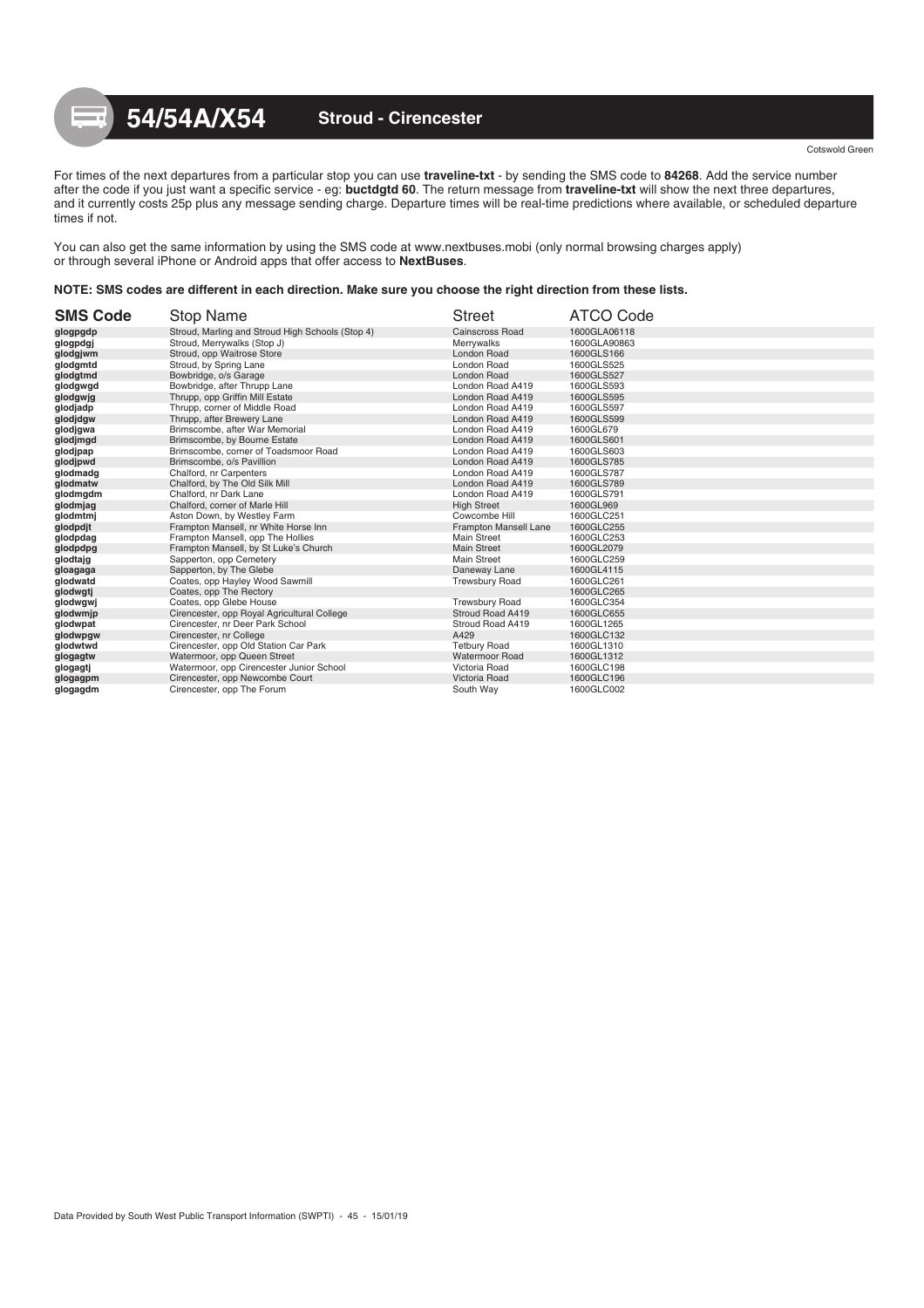For times of the next departures from a particular stop you can use **traveline-txt** - by sending the SMS code to **84268**. Add the service number after the code if you just want a specific service - eg: **buctdgtd 60**. The return message from **traveline-txt** will show the next three departures, and it currently costs 25p plus any message sending charge. Departure times will be real-time predictions where available, or scheduled departure times if not.

You can also get the same information by using the SMS code at www.nextbuses.mobi (only normal browsing charges apply) or through several iPhone or Android apps that offer access to **NextBuses**.

### **NOTE: SMS codes are different in each direction. Make sure you choose the right direction from these lists.**

| <b>SMS Code</b> | Stop Name                                         | <b>Street</b>          | <b>ATCO Code</b> |
|-----------------|---------------------------------------------------|------------------------|------------------|
| glogagdm        | Cirencester, opp The Forum                        | South Way              | 1600GLC002       |
| glogadpt        | Cirencester, opp Phoenix Way                      | <b>Sheep Street</b>    | 1600GLC424       |
| glodwtwa        | Cirencester, o/s Waitrose Store                   | Hammond Way            | 1600GL1305       |
| glodwtdj        | Cirencester, o/s Hospital                         | A429                   | 1600GLC129       |
| qlodwpap        | Cirencester, in Deer Park School Grounds          |                        | 1600GL1286       |
| glodwpaw        | Cirencester, by Deer Park School                  | Stroud Road A419       | 1600GL1266       |
| glodwmjt        | Cirencester, nr Royal Agricultural College        | Stroud Road A419       | 1600GLC656       |
| glodwidg        | Coates, opp Quakers Row                           | Coates Lane            | 1600GLC264       |
| glodwgwt        | Coates, opp Memorial                              | <b>School Row</b>      | 1600GL1382       |
| glodwgtg        | Coates, by The Rectory                            |                        | 1600GLC266       |
| qlodwapm        | Coates, nr Hayley Wood Sawmill                    | <b>Trewsbury Road</b>  | 1600GLC262       |
| glodtdmt        | Sapperton, opp The Glebe                          | Daneway Lane           | 1600GL4116       |
| glodtajp        | Sapperton, o/s Cemetery                           | <b>Main Street</b>     | 1600GLC260       |
| glodpdpj        | Frampton Mansell, opp St Luke's Church            | <b>Main Street</b>     | 1600GL2080       |
| glodpdaj        | Frampton Mansell, nr The Hollies                  | <b>Main Street</b>     | 1600GLC254       |
| glodpdmd        | Frampton Mansell, by White Horse Inn              | Frampton Mansell Lane  | 1600GLC256       |
| glodmtjw        | Aston Down, nr Westley Farm                       | Cowcombe Hill          | 1600GLC252       |
| glodmjag        | Chalford, corner of Marle Hill                    | <b>High Street</b>     | 1600GL969        |
| qlodmqdj        | Chalford, opp Dark Lane                           | London Road A419       | 1600GLS792       |
| glodmatg        | Chalford, opp The Old Silk Mill                   | London Road A419       | 1600GLS790       |
| glodjwtw        | Chalford, opp Carpenters                          | London Road A419       | 1600GLS788       |
| glodjptd        | Brimscombe, opp Pavillion                         | London Road A419       | 1600GLS786       |
| glodjpgw        | Brimscombe, opp Toadsmoor Road                    |                        | 1600GLS604       |
| glodjmdw        | Brimscombe, nr Bourne Estate                      | London Road A419       | 1600GLS602       |
| glodjgmj        | Brimscombe, opp War Memorial                      |                        | 1600GL680        |
| glodjdgt        | Thrupp, before Brewery Lane                       | London Road A419       | 1600GLS600       |
| glodjajg        | Thrupp, o/s Kingfisher Business Park              | London Road A419       | 1600GLS598       |
| glodgwja        | Thrupp, adj Griffin Mill Estate                   | London Road A419       | 1600GLS596       |
| glodgwda        | Bowbridge, opp Thrupp Lane                        | London Road A419       | 1600GLS594       |
| glodgtdm        | Bowbridge, o/s Bowbridge Arms                     | London Road            | 1600GLS528       |
| qlodgmpw        | Stroud, opp Spring Lane                           | London Road            | 1600GLS526       |
| glodgjtg        | Stroud, o/s Waitrose Store                        | London Road            | 1600GLS165       |
| qlodgdtm        | Stroud, in Russell Street                         | <b>Russell Street</b>  | 1600GL4572       |
| qlodgdmw        | Stroud, Merrywalks (Stop K)                       | Merrywalks             | 1600GL4566       |
| glodawpm        | Stroud, o/s Homebase                              | <b>Cainscross Road</b> | 1600GLS127       |
| glodapjd        | Stroud, Stroud High and Marling Schools (Stop 13) | Cainscross Road        | 1600GL857        |